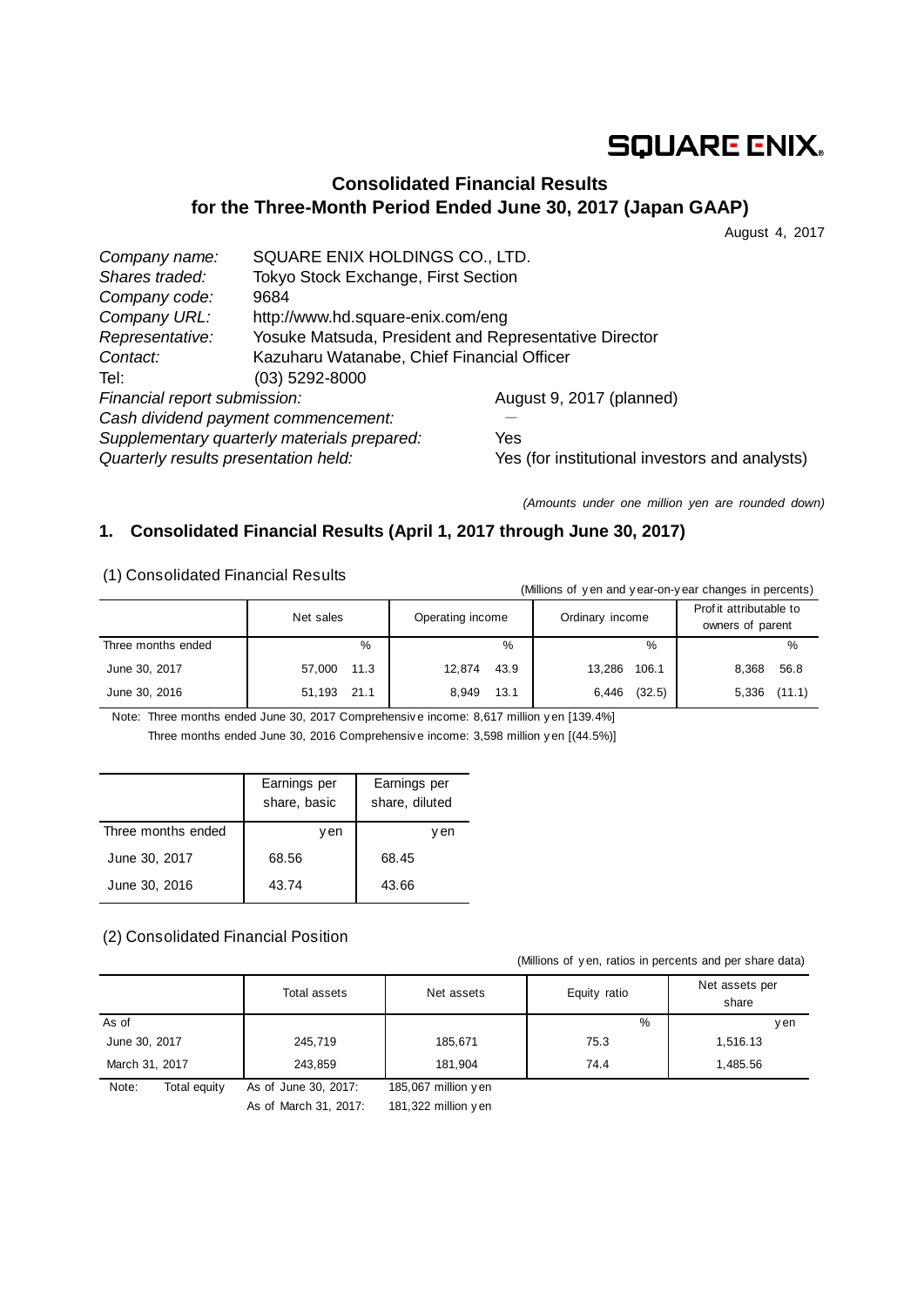#### **2. Dividends**

|                                                      |     | Dividends per share     |     |                 |                  |  |
|------------------------------------------------------|-----|-------------------------|-----|-----------------|------------------|--|
|                                                      | 1Q  | 2Q<br>3Q<br>4Q<br>Total |     |                 |                  |  |
|                                                      | yen | yen                     | yen | yen             | Yen              |  |
| Fiscal year ended<br>March 31, 2017                  |     | 10.00                   |     | 40.00           | 50.00            |  |
| Fiscal year ending<br>March 31, 2018                 |     |                         |     |                 |                  |  |
| Fiscal year ending<br>March 31, 2018<br>(projection) |     | 10.00                   |     | 30.00<br>~14.00 | 40.00<br>~148.00 |  |

Note: No change in Dividend projection from previous announcement

### **3. Consolidated Forecasts (April 1, 2017 to March 31, 2018)**

| . .<br>(Millions of yen, year-on-year changes in percents and per share data) |                           |               |                         |                        |                         |                        |                                             |                        |                       |
|-------------------------------------------------------------------------------|---------------------------|---------------|-------------------------|------------------------|-------------------------|------------------------|---------------------------------------------|------------------------|-----------------------|
|                                                                               | Net sales                 |               | Operating income        |                        | Ordinary income         |                        | Profit attributable to<br>ow ners of parent |                        | Earnings<br>per share |
| Fiscal year                                                                   |                           | $\%$          |                         | %                      |                         | %                      |                                             | %                      | yen                   |
| ending<br>March 31,<br>2018                                                   | 240,000<br>$\sim$ 260,000 | (6.6)<br>~1.2 | 25,000<br>$\sim$ 30,000 | (20.1)<br>$\sim$ (4.1) | 25.000<br>$\sim$ 30,000 | (19.7)<br>$\sim$ (3.6) | 16.500<br>~19,500                           | (17.7)<br>$\sim$ (2.7) | 137.60<br>~162.62     |

Note: No change in consolidated forecasts from previous announcement.

#### **Others**

- (1) Significant changes among major subsidiaries during the period: No
- (2) Adoption of special accounting treatment for quarterly consolidated financial statements: No
- (3) Changes in accounting policies, procedures, and methods of presentation for consolidated financial statements
	- 1. Changes in accounting policies due to revisions to accounting standards: No
		- 2. Changes other than 1.: No
		- 3. Changes in accounting estimates: No
		- 4. Retrospective restatement: No
- (4) Outstanding shares (common stock)
	- 1. Number of shares issued and outstanding (including treasury stock):

| As of June 30, 2017                                         | 122,383,296 |
|-------------------------------------------------------------|-------------|
| As of March 31, 2017                                        | 122,373,396 |
| 2. Number of treasury stock:                                |             |
| As of June 30, 2017                                         | 317,460     |
| As of March 31, 2017                                        | 316,434     |
| 3. Average number of shares during the period (cumulative): |             |
| Three-month period ended June 30, 2017                      | 122,060,424 |
| Three-month period ended June 30, 2016                      | 122,004,595 |

Disclaimer: (1) This document is a translation of the Japanese language "Kessan Tanshin" prepared in accordance with the guidelines of the Tokyo Stock Exchange. The Japanese language document shall prevail in the event any differences or discrepancies exist between this English translation and the original. (2) At the time of disclosure of this report, review procedures for quarterly financial statements pursuant to the Financial Instruments and Exchange Law had not been completed. (3) The forward-looking statements in this document are based upon the information currently available and necessarily include elements that are not entirely predictable. The achievement is not promised. Actual results may differ from the forward-looking statements in this document. (4) For additional information about forecasts, please refer to "1.Consolidated Results for the Three-Month Period Ended June 30, 2017 (3) Qualitative information on consolidated business forecasts" section on page 4 of Supplemental Information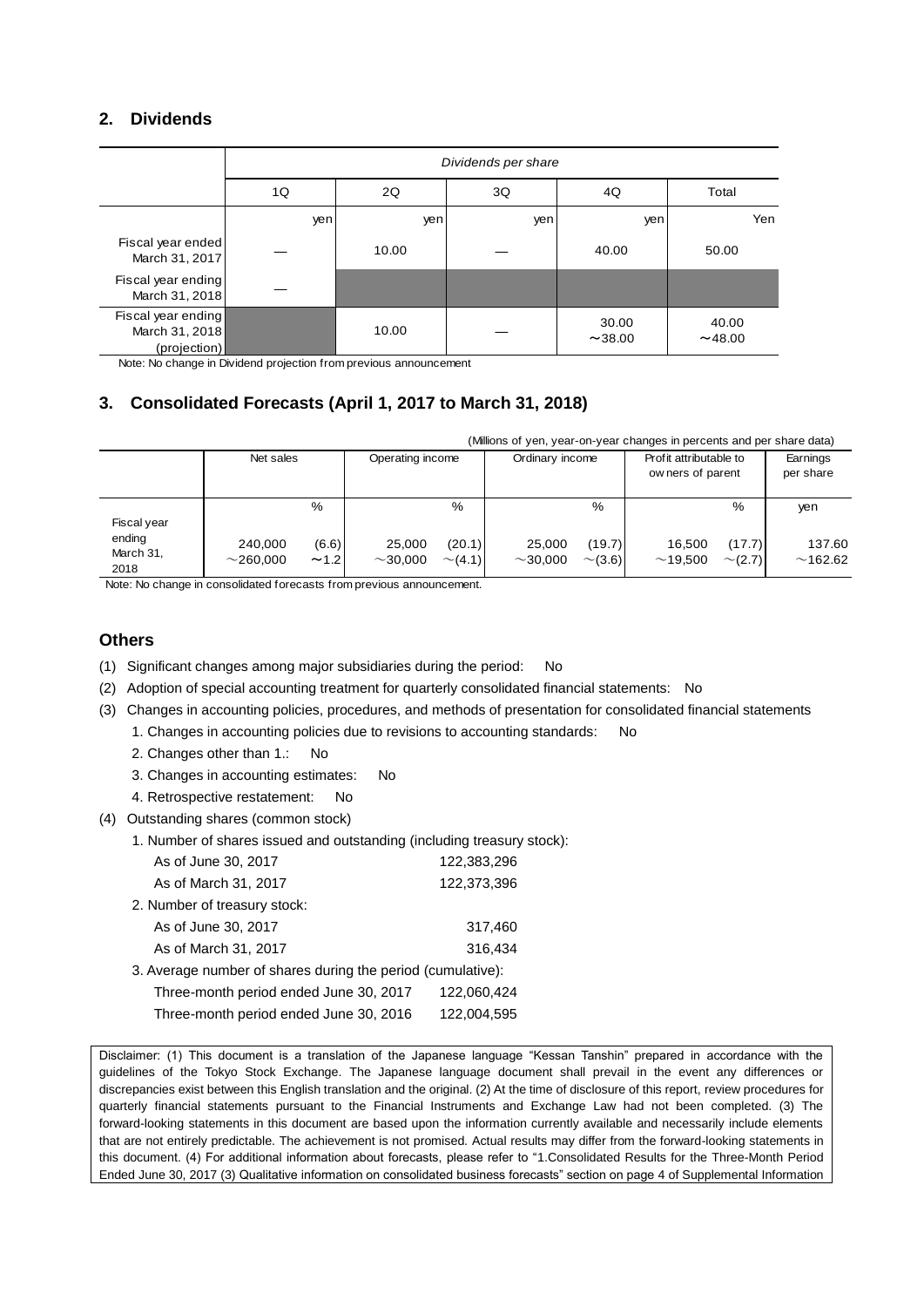# **Supplemental Information – Index**

|    |                                                                                      | Page |
|----|--------------------------------------------------------------------------------------|------|
| 1. | Consolidated Results for the Three-Month Period Ended June 30, 2017                  | 2    |
|    | (1) Analysis of consolidated business results                                        | 2    |
|    | (2) Analysis of consolidated financial position                                      | 3    |
|    | (3) Qualitative information on consolidated business forecasts                       | 4    |
|    |                                                                                      |      |
| 2. | Consolidated Financial Statements for the Three-Month Period Ended June 30, 2017     | 5    |
|    | (1) Consolidated Balance Sheets                                                      | 5    |
|    | (2) Consolidated Income Statement and Consolidated Statement of Comprehensive Income | 7    |
|    | <b>Consolidated Income Statement</b>                                                 | 7    |
|    | Consolidated Statement of Comprehensive Income                                       | 8    |
|    | (3) Notes to Consolidated Financial Statements                                       | 9    |
|    | (Note regarding going concern assumptions)                                           | 9    |
|    | (Material changes in shareholders' equity)                                           | 9    |
|    | (Segment information)                                                                | 9    |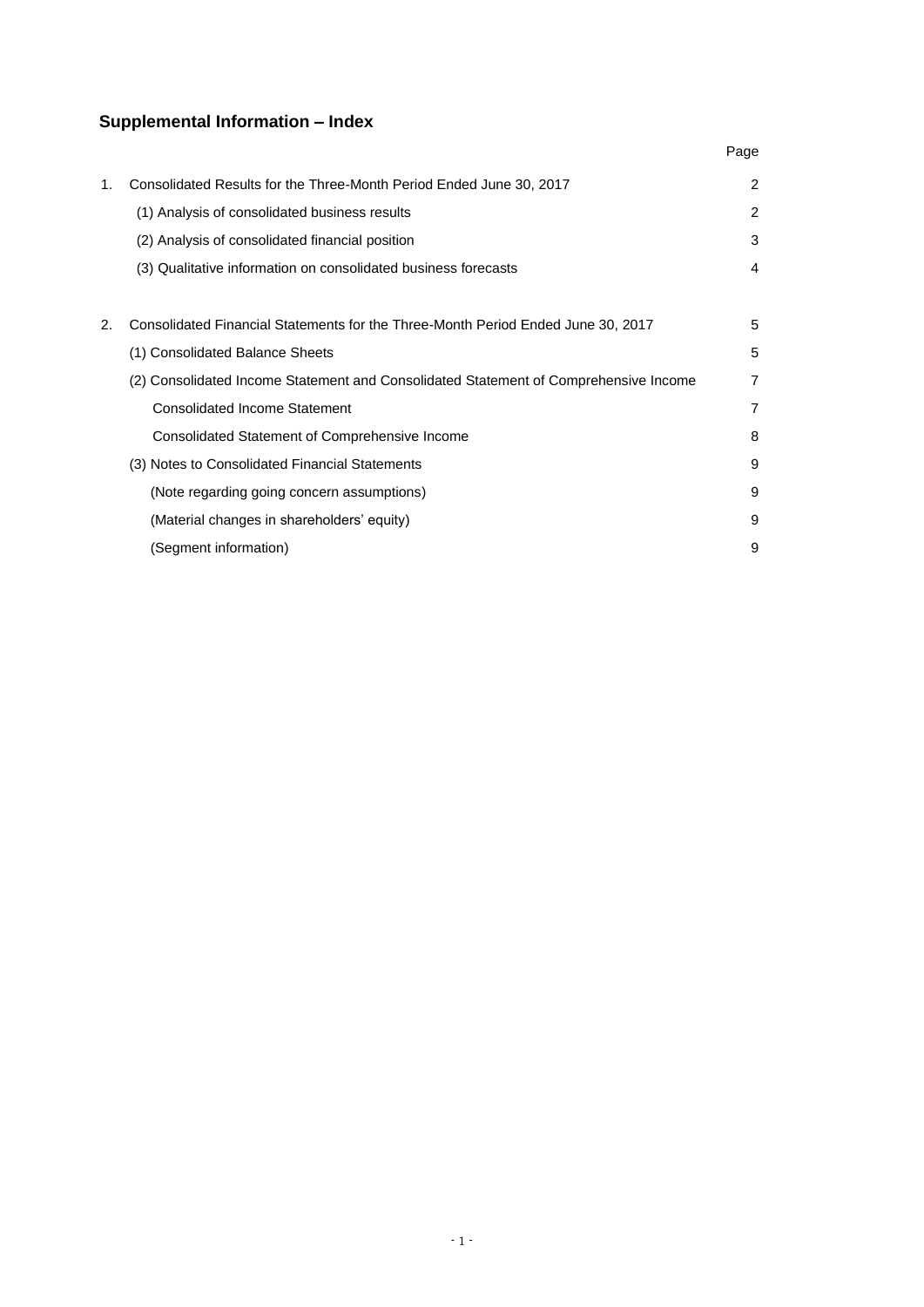#### **1. Consolidated Results for the Three-Month Period Ended June 30, 2017**

#### (1) Analysis of consolidated business results

The Square Enix group (the "Group") is continuing determined efforts to strengthen the competitiveness and profitability of its business segments of Digital Entertainment, Amusement, Publication and Merchandising. Net sales for the three-month period ended June 30, 2017 totaled ¥57,000 million (an increase of 11.3% from the same period of the prior fiscal year), operating income amounted to ¥12,874 million (an increase of 43.9% from the same period of the prior fiscal year), ordinary income amounted to ¥13,286 million (an increase of 106.1% from the same period of the prior fiscal year), and profit attributable to owners of parent amounted to ¥8,368 million (an increase of 56.8% from the same period of the prior fiscal year).

A discussion of results by segment for the three-month period ended June 30, 2017 follows.

#### Digital Entertainment

The Digital Entertainment segment consists of planning, development, distribution, and operation of digital entertainment content primarily in the form of game. Digital entertainment content is offered to meet customer lifestyles across a variety of usage environments such as consumer game consoles (including handheld game machines), personal computers and smart devices.

During the three-month period ended June 30, 2017, a decline in revenues from packaged products of new own game titles and third party software has led to a decrease of net sales, while strong download sales of previously released catalogue titles such as "NieR:Automata," have resulted in an increase of operating income in the area of console games, compared to the prior fiscal year.

In the smart devices and PC browser area, our established lineup of popular games such as "FINAL FANTASY BRAVE EXVIUS," "HOSHI NO DRAGON QUEST," "DRAGON QUEST MONSTERS SUPER LIGHT" and "KINGDOM HEARTS Union χ" is continuing to show strong performances and increased both net sales and operating profit, compared to the prior fiscal year.

In the area of massively multiplayer online role playing games, revenues from sales of the latest expansion disk of "FINAL FANTASY XIV" and increase of number of monthly subscribers boosted by the expansion resulted in an increase of net sale and operating income, compared to the prior fiscal year.

Net sales and operating income in the Digital Entertainment segment totaled ¥44,168million (an increase of 17.7% from the same period of the prior fiscal year), and ¥13,724million (an increase of 44.9% from the same period of the prior fiscal year), respectively.

#### Amusement

The Amusement segment consists of the operation of amusement facilities and planning, development, and distribution of arcade game machines and related products for amusement facilities.

During the three-month period ended June 30, 2017, operation of the amusement facilities has been showing steady performance while no new amusement machine was launched, which led to the decline in this segment's net sales. Net sales and operating income in the Amusement segment totaled ¥8,988million (a decrease of 13.2% from the same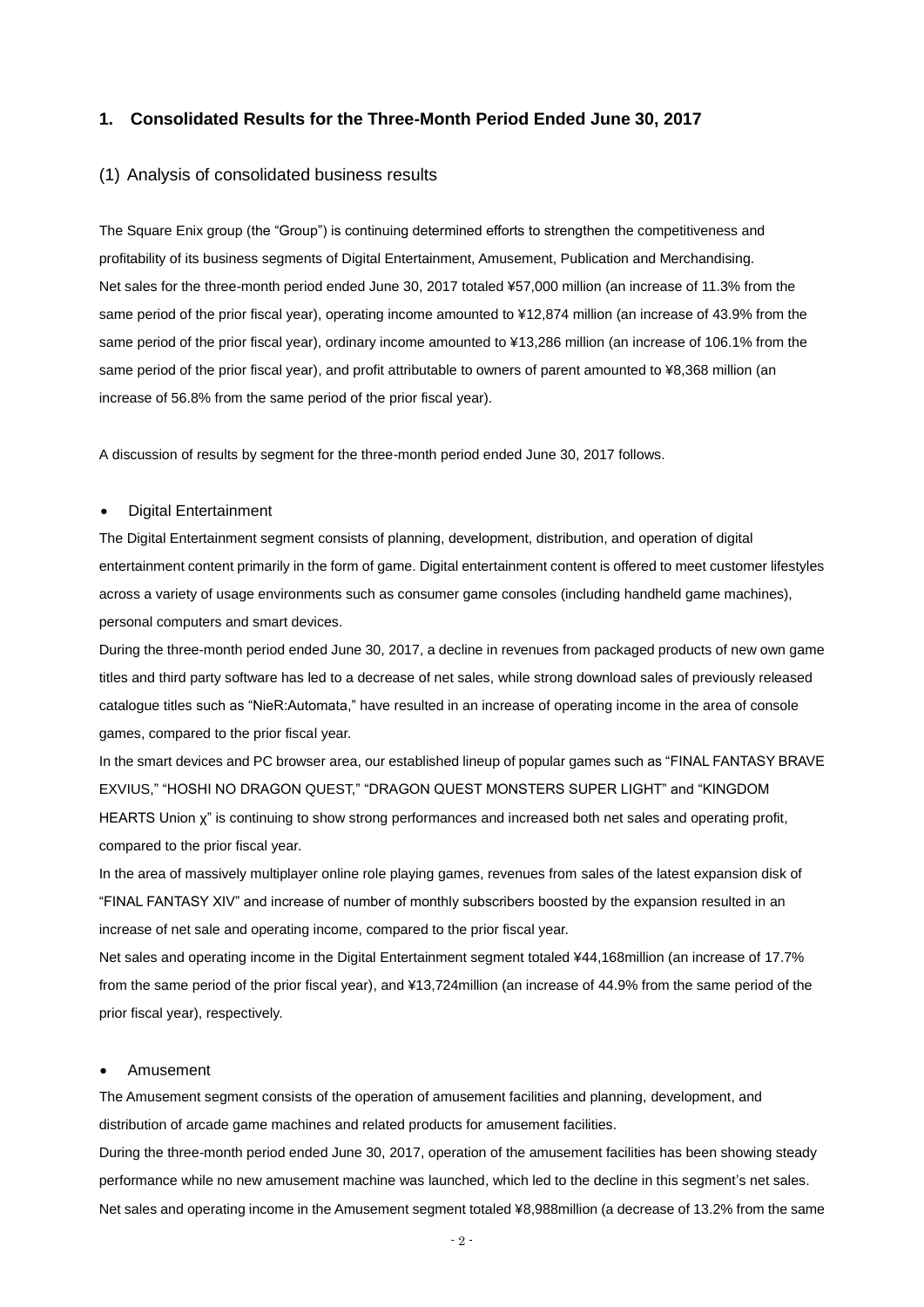period of the prior fiscal year), and ¥659million (a decrease of 20.7% from the same period of the prior fiscal year), respectively.

#### Publication

The Publication segment consists of publication and licensing of comic magazines, comic books, and game strategy guides.

During the three-month period ended June 30, 2017, sales of comic books continues strong, compared to the same period of the prior fiscal year.

Net sales and operating income in the Publication segment totaled ¥2,298million (an increase of 2.0% from the same period of the prior fiscal year) and ¥563million (an increase of 6.2% from the same period of the prior fiscal year), respectively.

#### Merchandising

The Merchandising segment consists of planning, production, distribution, and licensing of derivative products of IPs owned by the Group.

During the three-month period ended June 30, 2017, sales and licensing performed strongly thanks to character goods and soundtracks derived from the Group's own IPs, as well as character goods originated in renowned third-party IPs.

Net sales and operating income in the Merchandising segment totaled ¥2,159million (an increase of 52.3% from the same period of the prior fiscal year), and ¥584million (an increase of 4.2% from the same period of the prior fiscal year), respectively.

#### (2) Analysis of consolidated financial position

#### Assets

As of June 30, 2017, total current assets were ¥209,474 million, an increase of ¥436 million compared to March 31, 2017. This was mainly due to an increase in content production account of ¥7,054 million while cash and deposits decreased by ¥5,239 million. As of June 30, 2017, total non-current assets were ¥36,244 million, an increase of ¥1,423 million compared to March 31, 2017.

As a result, total assets were ¥245,719 million, an increase of ¥1,859 million compared to March 31, 2017.

Liabilities

As of June 30, 2017, total current liabilities were ¥52,808 million, a decrease of ¥2,636 million compared to March 31, 2017. This was mainly due to decreases in provision for bonuses of ¥1,277 million and the other on current liabilities of ¥1,880 million. As of June 30, 2017, total non-current liabilities were ¥7,239 million, an increase of ¥729 million compared to March 31, 2017.

As a result, total liabilities were ¥60,047 million, a decrease of ¥1,907 million compared to March 31, 2017.

Net assets

As of June 30, 2017, net assets were ¥185,671 million, an increase of ¥3,767 compared to March 31, 2017. This was mainly due to profit attributable to owners of parent of ¥8,368 million and dividend payments of ¥4,882 million. As a result, the consolidated equity ratio stood at 75.3% (74.4% as of March 31, 2017).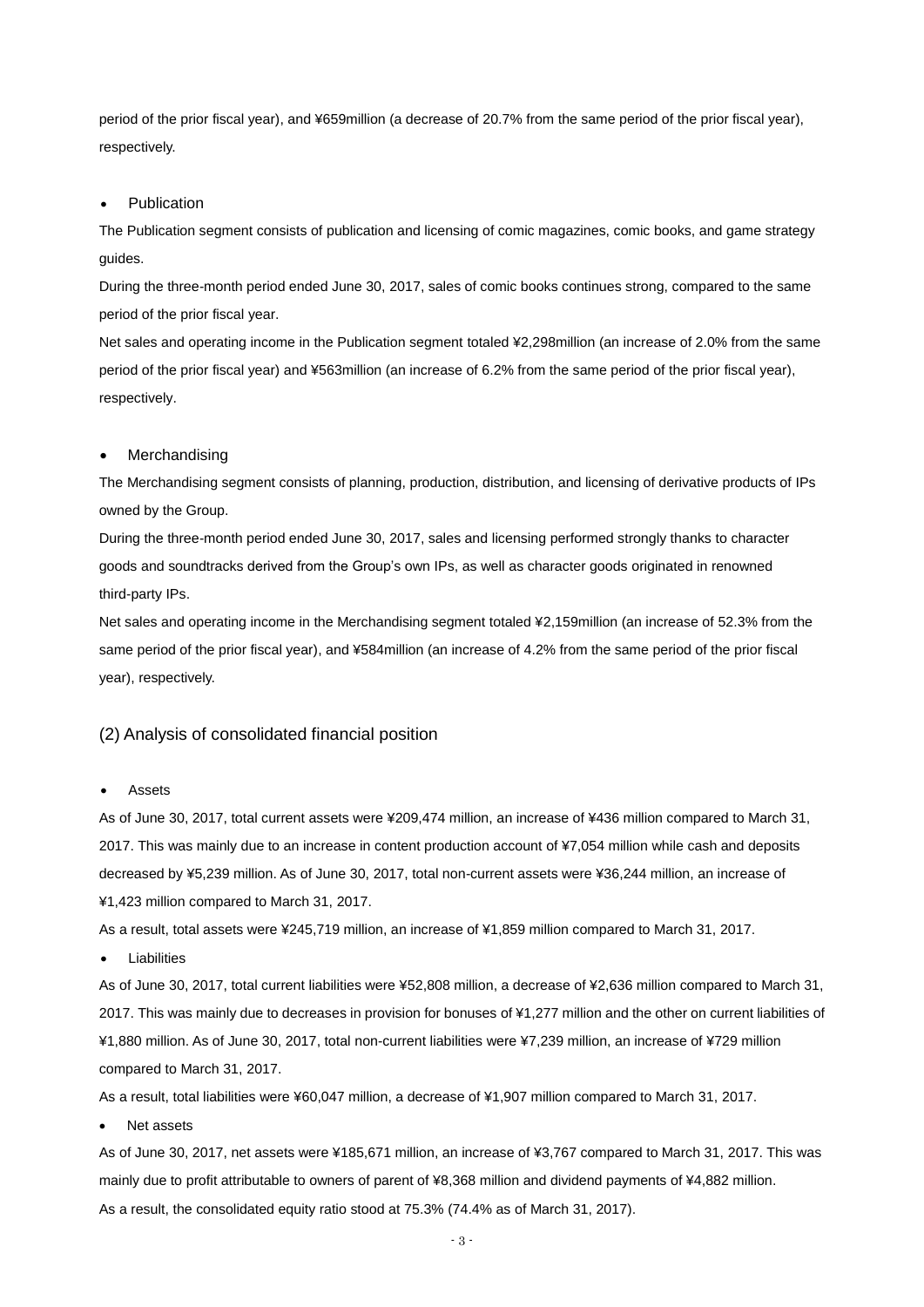#### (3) Qualitative information on consolidated business forecasts

The business environment surrounding the Group is in the midst of major changes, where consumer needs for contents suitable to smart devices such as smartphones and tablet PCs are rapidly expanding, while the console game markets in North America and Europe are increasingly getting competitive and oligopolistic. The Group is focusing all efforts to achieve growth coupled with profits on a solid revenue foundation through introduction of flexible content development conforming to the ever-changing environment as well as diversification of profit opportunities. Given the environmental changes described above, it is expected that the consolidated forecasts for financial results will fluctuate ever-larger. The Group, therefore, has made consolidated forecasts in a range of forecasted figures in lieu of specific figures. The Group does not disclose the first half consolidated forecasts in consideration of the fact that fluctuations in sales and incomes during a fiscal year have increasingly become larger.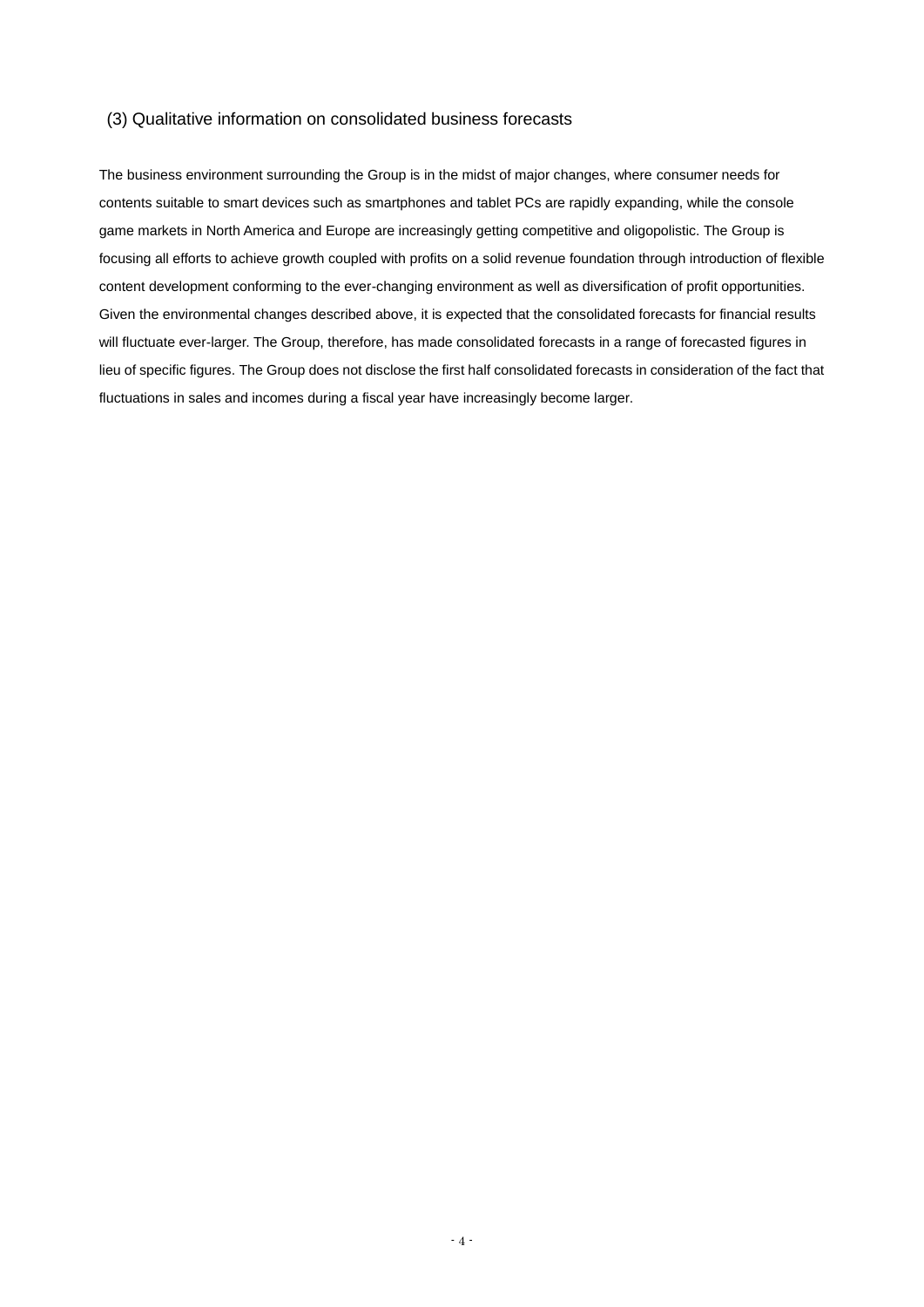# **2. Consolidated Financial Statements for the Three-Month Period Ended June 30, 2017**

(1) Consolidated Balance Sheets

|                                     |                      | (Millions of yen)   |
|-------------------------------------|----------------------|---------------------|
|                                     | As of March 31, 2017 | As of June 30, 2017 |
| Assets                              |                      |                     |
| <b>Current assets</b>               |                      |                     |
| Cash and deposits                   | 129,364              | 124,124             |
| Notes and accounts receivable-trade | 26,053               | 25,593              |
| Merchandise and finished goods      | 2,820                | 4,143               |
| Work in progress                    | 11                   | 238                 |
| Raw materials and supplies          | 302                  | 322                 |
| Content production account          | 34,548               | 41,602              |
| Other                               | 16,252               | 13,807              |
| Allowance for doubtful accounts     | (314)                | (358)               |
| Total current assets                | 209,038              | 209,474             |
| Non-current assets                  |                      |                     |
| Property, plant and equipment       | 14,234               | 14,303              |
| Intangible assets                   | 4,735                | 4,860               |
| Investments and other assets        | 15,850               | 17,080              |
| Total non-current assets            | 34,820               | 36,244              |
| Total assets                        | 243,859              | 245,719             |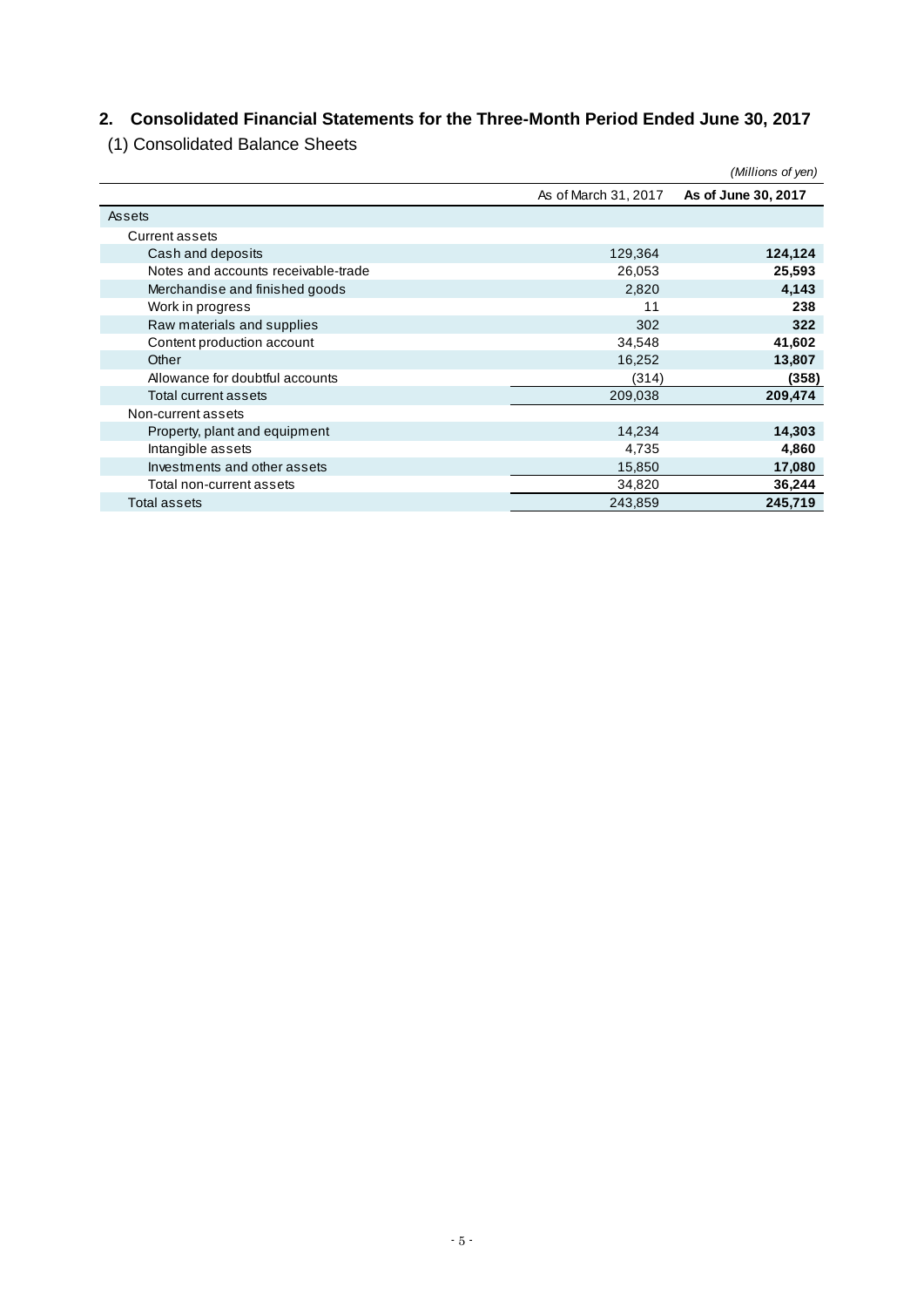|                                                       |                      | (Millions of yen)   |
|-------------------------------------------------------|----------------------|---------------------|
|                                                       | As of March 31, 2017 | As of June 30, 2017 |
| Liabilities                                           |                      |                     |
| <b>Current liabilities</b>                            |                      |                     |
| Notes and accounts payable-trade                      | 14,220               | 13,350              |
| Short-term loans payable                              | 8,437                | 8,747               |
| Income taxes payable                                  | 1,665                | 2,871               |
| Provision for bonuses                                 | 2,358                | 1,081               |
| Provision for sales returns                           | 6,197                | 6,084               |
| Provision for loss on game arcade closings            | 64                   | 63                  |
| Asset retirement obligations                          | 17                   | $\overline{7}$      |
| Other                                                 | 22,482               | 20,602              |
| <b>Total current liabilities</b>                      | 55,445               | 52,808              |
| Non-current liabilities                               |                      |                     |
| Provision for directors' retirement benefits          | 88                   | 88                  |
| Provision for loss on game arcade closings            | 83                   | 72                  |
| Net defined benefit liability                         | 2.546                | 2,594               |
| Asset retirement obligations                          | 2,450                | 2,458               |
| Other                                                 | 1,340                | 2,024               |
| Total non-current liabilities                         | 6,510                | 7,239               |
| <b>Total liabilities</b>                              | 61,955               | 60,047              |
| Net assets                                            |                      |                     |
| Shareholders' equity                                  |                      |                     |
| Capital stock                                         | 23,828               | 23,836              |
| Capital surplus                                       | 53,067               | 53,076              |
| Retained earnings                                     | 109,764              | 113,250             |
| Treasury stock                                        | (897)                | (900)               |
| Total shareholders' equity                            | 185,763              | 189,262             |
| Accumulated other comprehensive income                |                      |                     |
| Valuation difference on available-for-sale securities | 364                  | 425                 |
| Foreign currency translation adjustment               | (4,640)              | (4, 459)            |
| Remeasurements of defined benefit plans               | (165)                | (161)               |
| Total accumulated other comprehensive income          | (4, 440)             | (4, 195)            |
| Subscription rights to shares                         | 453                  | 472                 |
| Non-controlling interests                             | 128                  | 131                 |
| Total net assets                                      | 181,904              | 185,671             |
| Total liabilities and net assets                      | 243,859              | 245,719             |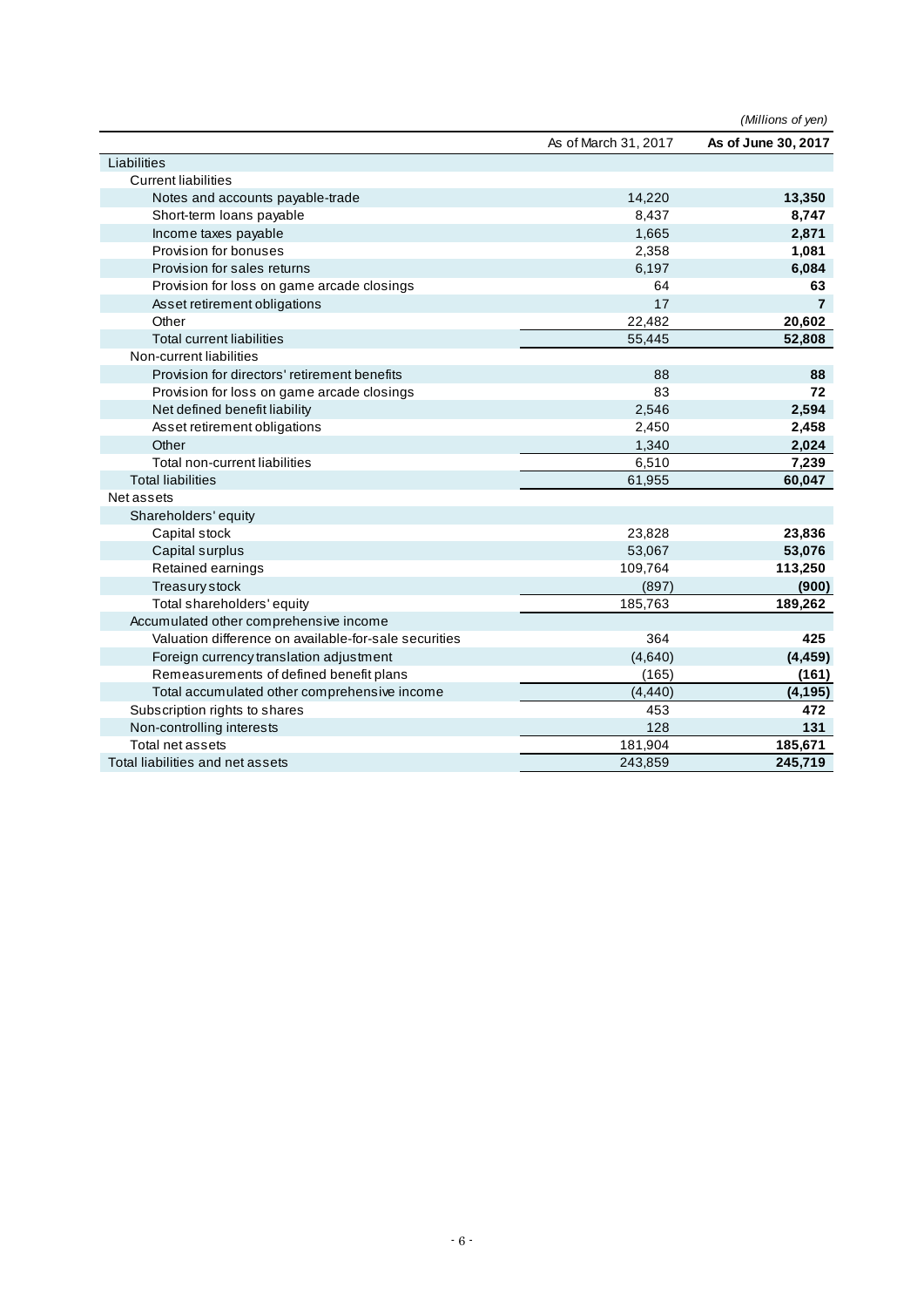|                                                        |                    | (Millions of yen)  |
|--------------------------------------------------------|--------------------|--------------------|
|                                                        | Three months ended | Three months ended |
|                                                        | June 30, 2016      | June 30, 2017      |
| Net sales                                              | 51,193             | 57,000             |
| Cost of sales                                          | 24,680             | 24,784             |
| Gross profit                                           | 26,512             | 32,216             |
| Reversal of provision for sales returns                | 3,204              | 6,156              |
| Provision for sales returns                            | 2,675              | 6,054              |
| Gross profit-net                                       | 27,041             | 32,318             |
| Selling, general and administrative expenses           | 18,092             | 19,443             |
| Operating income                                       | 8,949              | 12,874             |
| Non-operating income                                   |                    |                    |
| Interest income                                        | 13                 | 13                 |
| Dividend income                                        | $\overline{0}$     | 3                  |
| Foreign exchange gains                                 |                    | 276                |
| Miscellaneous income                                   | 33                 | 138                |
| Total non-operating income                             | 47                 | 431                |
| Non-operating expenses                                 |                    |                    |
| Interest expenses                                      | 17                 | 18                 |
| Commission fee                                         | 3                  | $\mathbf{1}$       |
| Foreign exchange losses                                | 2,520              |                    |
| Miscellaneous loss                                     | 9                  | $\bf{0}$           |
| Total non-operating expenses                           | 2,550              | 20                 |
| Ordinary income                                        | 6,446              | 13,286             |
| Extraordinary losses                                   |                    |                    |
| Loss on sales of non-current assets                    |                    | $\mathbf{2}$       |
| Loss on retirement of non-current assets               | 20                 | 13                 |
| Impairment loss                                        | $\mathbf{1}$       | $\mathbf{0}$       |
| Loss on sales of shares of subsidiaries and associates |                    | 371                |
| Other                                                  | $\overline{4}$     |                    |
| Total extraordinary losses                             | 26                 | 387                |
| Profit before income taxes                             | 6,420              | 12,898             |
| Income taxes-current                                   | 791                | 3,001              |
| Income taxes-deferred                                  | 291                | 1,522              |
| Total income taxes                                     | 1,082              | 4,523              |
| Profit                                                 | 5,337              | 8,375              |
| Profit attributable to non-controlling interests       | 0                  | 6                  |
| Profit attributable to owners of parent                | 5,336              | 8,368              |

## (2) Consolidated Income Statement and Consolidated Statement of Comprehensive Income Consolidated Income Statement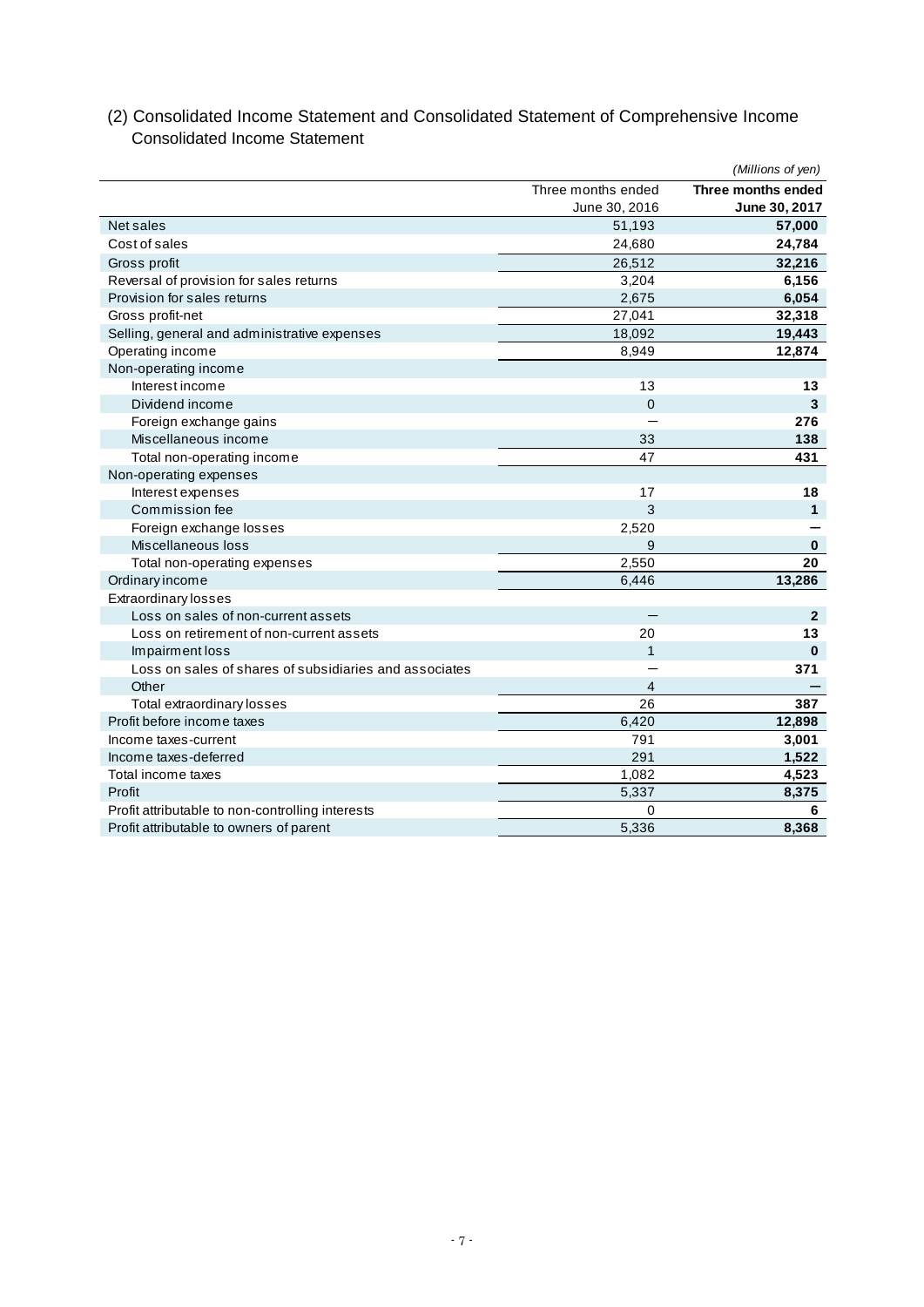# Consolidated Statement of Comprehensive Income

|                                                                |                    | (Millions of yen)  |
|----------------------------------------------------------------|--------------------|--------------------|
|                                                                | Three months ended | Three months ended |
|                                                                | June 30, 2016      | June 30, 2017      |
| Profit                                                         | 5,337              | 8,375              |
| Other comprehensive income                                     |                    |                    |
| Valuation difference on available-for-sale securities          | 66                 | 61                 |
| Foreign currency translation adjustment                        | (1,838)            | 177                |
| Remeasurements of defined benefit plans                        | 34                 |                    |
| Total other comprehensive income                               | (1,738)            | 241                |
| Comprehensive income                                           | 3,598              | 8,617              |
| (Breakdown)                                                    |                    |                    |
| Comprehensive income attributable to owners of parent          | 3,639              | 8,613              |
| Comprehensive income attributable to non-controlling interests | (40)               |                    |